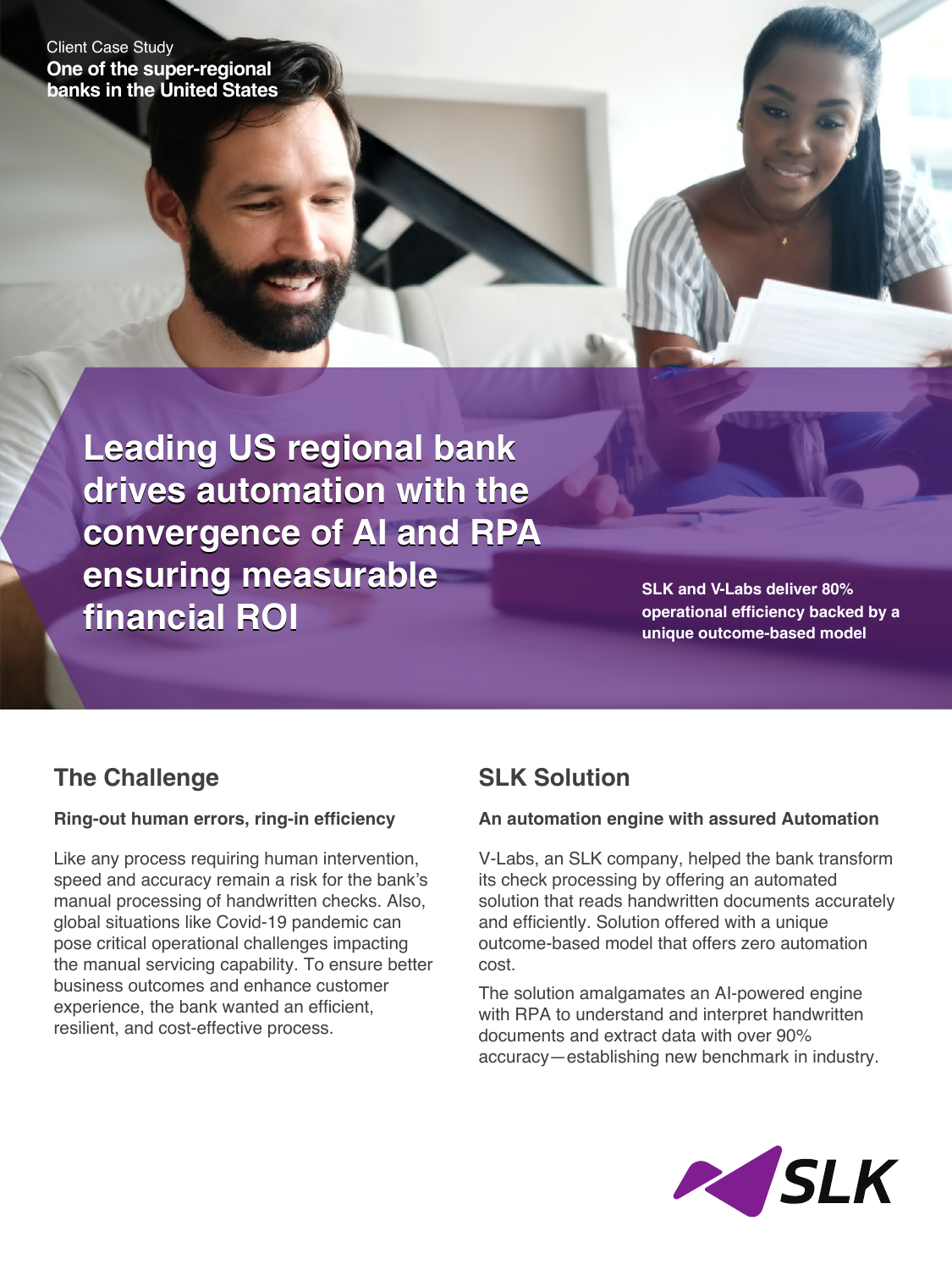## **Lockbox Solution**

With a consultative approach, SLK synthesizes people, processes, technology, and applications into one holistic operational and business optimization strategy powered by automation and ensures minimum 50% savings, which is higher than any other business model.

#### **Good Check (handwritten) Bad Checks (handwritten)**





The bank uses next-gen technologies like AI/ML, IDP and RPA that seamlessly integrate with the existing workflow without impacting the functioning of the current application.

The automated system is highly scalable with increased hardware capacity and adaptable to other check processing solutions like item processing, fraud operations, and remote deposit.

The inbuilt ML ability ensures a quick and efficient response to any new variants or customer rules.

 $-$ Pacis

- 0

Jan The specktory

Lockbox scanners process Checks





**Transaction** processed and balanced



new A Little





 $\overline{\phantom{a}}$  think  $\overline{\phantom{a}}$ 

2

 $\frac{1}{1104}$  4/7

**Transaction** Rejected from **Scanners** 

[Illegible docs, balancing issues, data entry requirements]





SLK Solution uses AI and RPA to extract details required to complete the transaction





Data files **Transmission**